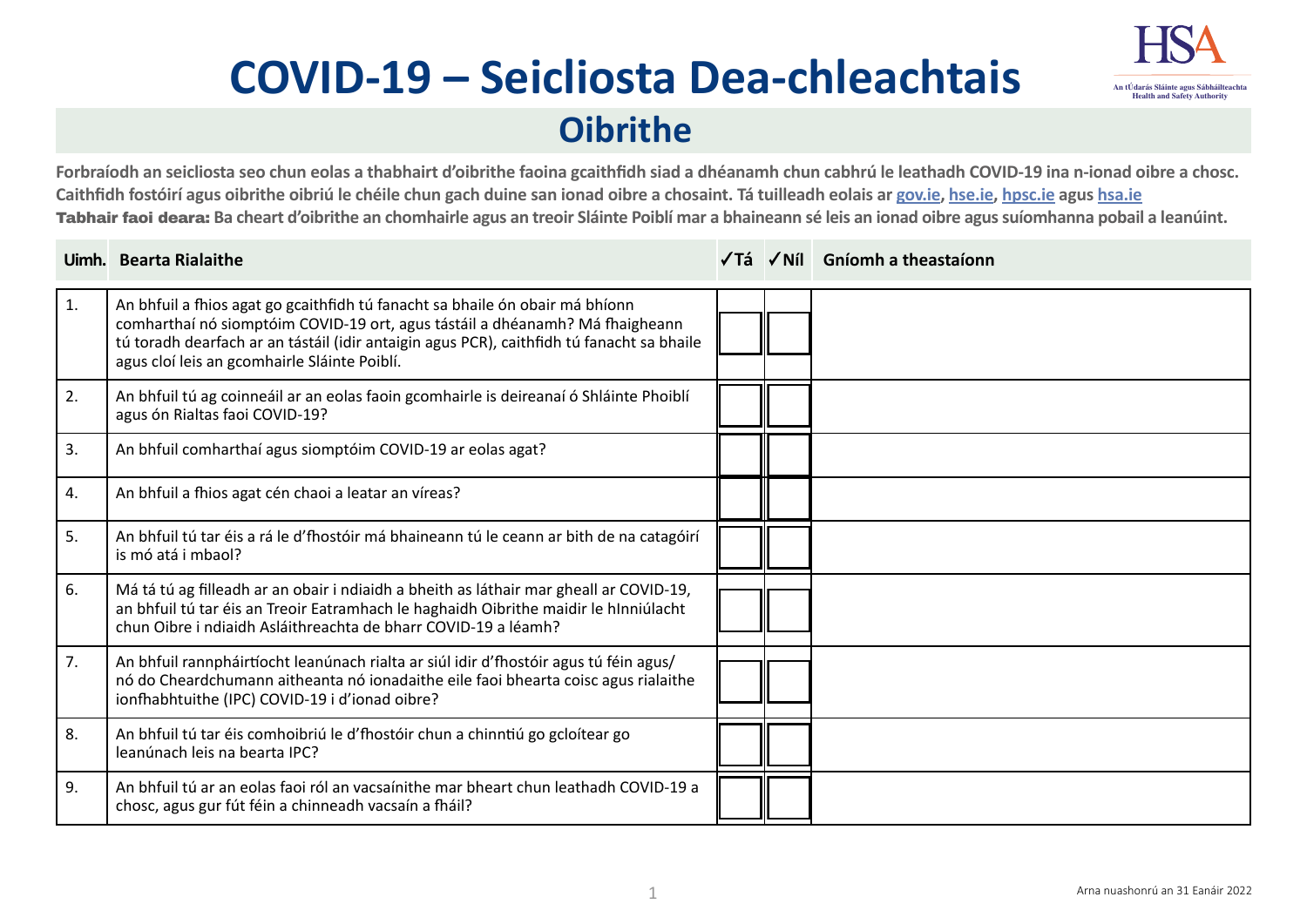### **COVID-19 – Seicliosta Dea-chleachtais COVID-19 – Seicliosta Dea-chleachtais**

|     | Uimh. Bearta Rialaithe                                                                                                                                                                                                                                                                                                                                                                                                                                                                                                                                                                                                                                                                                                                                                  |  | √Tá √Níl Gníomh a theastaíonn |
|-----|-------------------------------------------------------------------------------------------------------------------------------------------------------------------------------------------------------------------------------------------------------------------------------------------------------------------------------------------------------------------------------------------------------------------------------------------------------------------------------------------------------------------------------------------------------------------------------------------------------------------------------------------------------------------------------------------------------------------------------------------------------------------------|--|-------------------------------|
| 10. | Má tá d'fhostóir ag cuimhneamh ar Mhearthástáil Dhiagnóiseach Antaigine (RADT)<br>a úsáid, an bhfuil siad tar éis dul i gcomhairle leatsa agus le d'ionadaithe roimh na<br>tástálacha sin?                                                                                                                                                                                                                                                                                                                                                                                                                                                                                                                                                                              |  |                               |
| 11. | An bhfuil a fhios agat céard ba cheart a dhéanamh má bhíonn comharthaí nó<br>siomptóim COVID-19 ort agus tú ag an obair nó sa bhaile?                                                                                                                                                                                                                                                                                                                                                                                                                                                                                                                                                                                                                                   |  |                               |
| 12. | An bhfuil a fhios agat cé leis a rachaidh tú i dteagmháil má thagann siomptóim<br>COVID-19 ort ag an obair, agus na nósanna imeachta atá i bhfeidhm?                                                                                                                                                                                                                                                                                                                                                                                                                                                                                                                                                                                                                    |  |                               |
| 13. | An bhfuil a fhios agat cé hiad do Phríomh-Ionadaí Oibrithe agus cén chaoi le dul i<br>dteagmháil leo?                                                                                                                                                                                                                                                                                                                                                                                                                                                                                                                                                                                                                                                                   |  |                               |
| 14. | An bhfuil a fhios agat céard atá le déanamh maidir le sláinteachas maith lámh agus<br>béasa riospráide? An bhfuil an tábhacht a bhaineann le haeráil, agus fuinneoga<br>oscailte, más féidir, ar eolas agat?                                                                                                                                                                                                                                                                                                                                                                                                                                                                                                                                                            |  |                               |
| 15. | An bhfuil a fhios agat cén chaoi le do lámha a ní i gceart? Féach ar hse.ie.                                                                                                                                                                                                                                                                                                                                                                                                                                                                                                                                                                                                                                                                                            |  |                               |
|     | Nigh na lámha le gallúnach agus uisce nó le díghalrán lámh ar feadh 20 soicind ar a<br>laghad, agus go háirithe:<br>· i ndiaidh casachta agus sraothartaí<br>• roimh ithe agus ina dhiaidh<br>· roimh bhia a ullmhú agus ina dhiaidh<br>· roimh chlúdach aghaidhe a bhaint agus ina dhiaidh<br>· má bhítear i dteagmháil le duine ar a bhfuil siomptóim COVID-19 ar bith<br>• roimh dhul ar iompar poiblí agus ina dhiaidh<br>• roimh bheith i slua agus ina dhiaidh<br>· ag sroicheadh nó ag fágáil an ionaid oibre/láithreáin eile<br>· ag dul isteach nó amach as feithiclí<br>· roimh thoitín a chaitheamh nó vápáil<br>· nuair atá lámha salach. Má bhreathnaíonn siad salach, nigh na lámha le gallúnach agus<br>uisce, agus<br>· i ndiaidh an leithreas a úsáid. |  |                               |
| 16. | An bhfuil a fhios agat cá bhfuil na stáisiúin glanta lámh/díghalraithe lámh is gaire<br>duit?                                                                                                                                                                                                                                                                                                                                                                                                                                                                                                                                                                                                                                                                           |  |                               |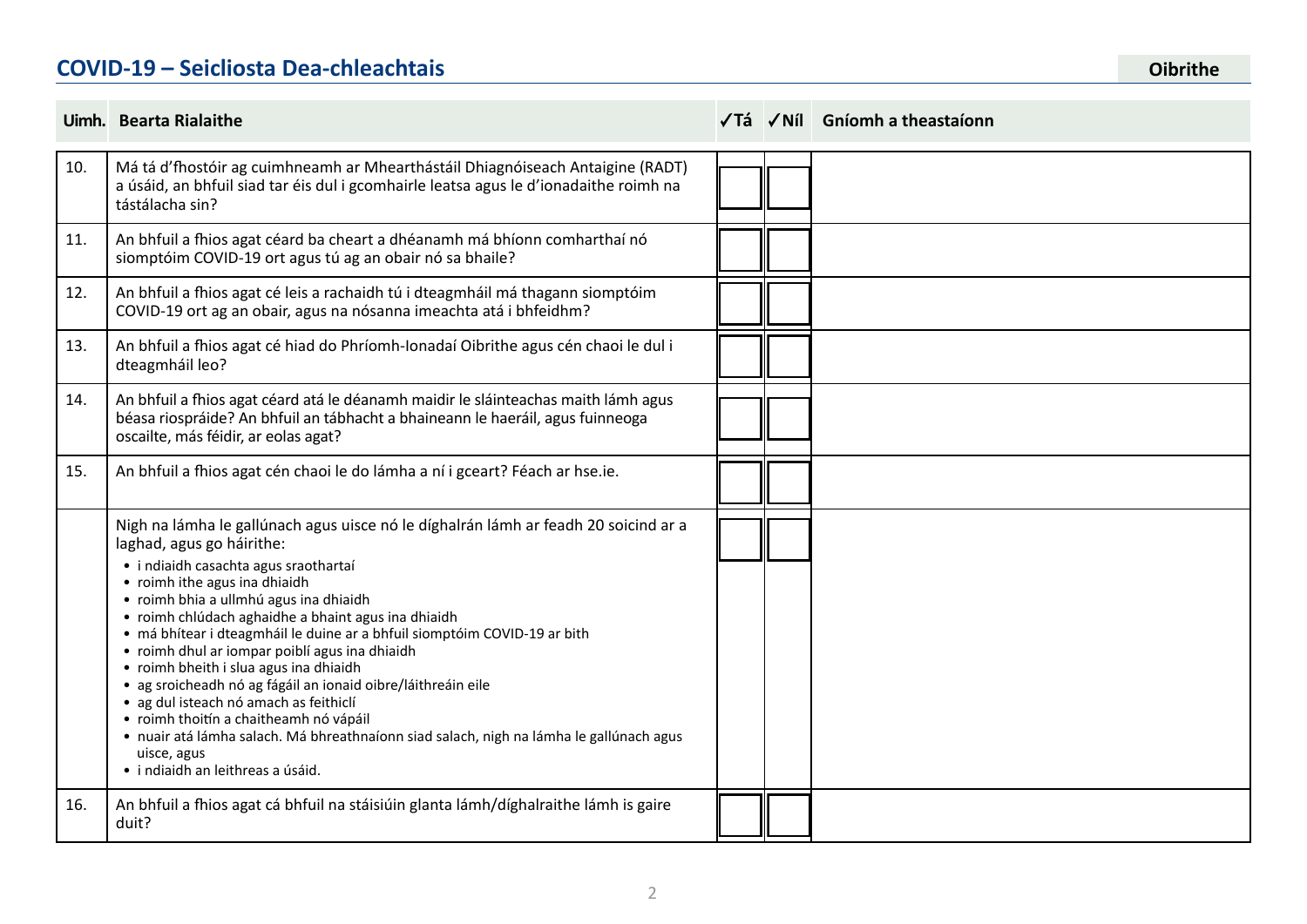#### **COVID-19 – Seicliosta Dea-chleachtais**

|     | Uimh. Bearta Rialaithe                                                                                                                                                                                                                                                                                                                  |  | √Tá √Níl Gníomh a theastaíonn |
|-----|-----------------------------------------------------------------------------------------------------------------------------------------------------------------------------------------------------------------------------------------------------------------------------------------------------------------------------------------|--|-------------------------------|
| 17. | An bhfuil a fhios agat cén chaoi le masc/clúdach aghaidhe a chaitheamh i gceart agus<br>a chinntiú go bhfuil siad glan agus nach roinntear le daoine eile iad ná nach leagann<br>daoine eile lámh orthu? Breathnaigh ar an bhfíseán ó ECDC 'Do you know how to<br>wear your face mask properly?' Tá tuilleadh eolais ar hse.ie.         |  |                               |
| 18. | An bhfuil a fhios agat nár cheart lámh a leagan ar d'aghaidh (súile, srón, béal)?                                                                                                                                                                                                                                                       |  |                               |
| 19. | An bhfuil tuiscint agat ar an gcúis a dtabharfadh d'fhostóir eolas tinrimh sa chás go<br>mbeadh ar an Roinn Sláinte Poiblí ráig COVID-19 i d'ionad oibre a fhiosrú?                                                                                                                                                                     |  |                               |
| 20. | An bhfuil tú ar an eolas faoi aon athruithe ar mheasúnuithe riosca a bhaineann le do<br>ghníomhaíochtaí oibre, agus aon athruithe ar an ráiteas sábháilteachta, mar gheall<br>ar na bearta coisc agus rialaithe ionfhabhtuithe a cuireadh i bhfeidhm chun leathadh<br>COVID-19 a chosc?                                                 |  |                               |
| 21. | An bhfuil tú ar an eolas faoi aon athruithe ar phleananna éigeandála nó nósanna<br>imeachta garchabhrach i d'ionad oibre mar gheall ar bhearta chun an baol go<br>nochtfaí thú féin agus daoine eile do COVID-19 a laghdú a oiread agus is féidir?                                                                                      |  |                               |
| 22. | An bhfuil a fhios agat nár cheart earraí ar nós bia agus deochanna, cupán, buidéal,<br>sceanra, peann, srl., a roinnt?                                                                                                                                                                                                                  |  |                               |
| 23. | An bhfuil tú ar an eolas go gcaithfear aon earraí pearsanta a thugann tú isteach chuig<br>an obair a ghlanadh, agus nár cheart iad a leagan ar dhromchlaí comhroinnte nó an<br>dromchla sin a ghlanadh nuair a bhaintear an t-earra pearsanta uaidh?                                                                                    |  |                               |
| 24. | An bhfuil a fhios agat gur cheart an t-ionad oibre agus pointí teagmhála a ghlanadh<br>go rialta?                                                                                                                                                                                                                                       |  |                               |
| 25. | An bhfuil a fhios agat go gcaithfidh tú do lámha a ní sula n-úsáideann tú iompar<br>poiblí chun teacht chuig an obair nó dul abhaile, agus nuair a théann tú isteach nó<br>amach as an ionad oibre? Má tá tú ag taisteal ar chóras iompair phoiblí chuig an<br>obair agus abhaile, caithfidh tú masc/clúdach aghaidhe a chaitheamh fós. |  |                               |
| 26. | Ba cheart d'oibrithe a thaistealaíonn chuig an obair agus abhaile i gcarranna<br>cuimhneamh ar mhasc/chlúdach aghaidhe a chaitheamh freisin.<br>D'fhéadfadh oibrithe a úsáideann nó a roinneann feithiclí oibre cuimhneamh ar<br>mhasc/chlúdach aghaidhe a úsáid freisin.                                                               |  |                               |